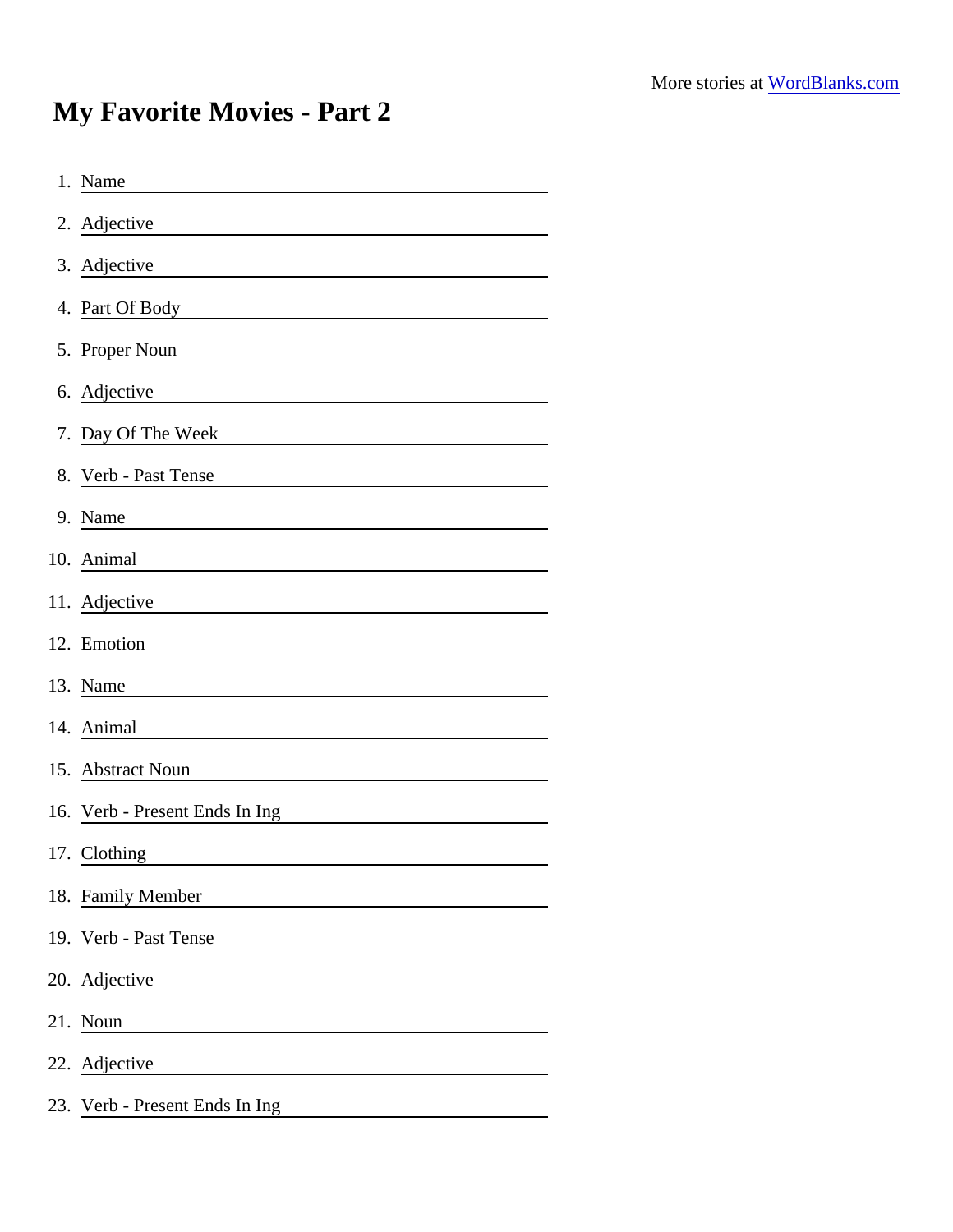| 24. Day Of The Week |  |
|---------------------|--|
|---------------------|--|

| 25. Time Of Day                                                                                                                                                                                                               |
|-------------------------------------------------------------------------------------------------------------------------------------------------------------------------------------------------------------------------------|
| 26. Liquid                                                                                                                                                                                                                    |
| 27. Adjective<br><u> 1980 - Johann Barnett, fransk politik (f. 1980)</u>                                                                                                                                                      |
| 28. Name<br><u> 1980 - Johann Barn, mars ann an t-Amhain Aonaich an t-Aonaich an t-Aonaich ann an t-Aonaich ann an t-Aonaich</u>                                                                                              |
| 29. Plural Color<br><u> 1980 - Johann Barnett, fransk politik (d. 1980)</u>                                                                                                                                                   |
| 30. Animal (Plural)<br><u> 1980 - Jan Stein Stein Stein Stein Stein Stein Stein Stein Stein Stein Stein Stein Stein Stein Stein Stein S</u>                                                                                   |
| 31. Fictional Creature - Plural                                                                                                                                                                                               |
| $32. \text{ Noun} - \text{Plural}$                                                                                                                                                                                            |
| 33. Adjective                                                                                                                                                                                                                 |
| 34. Color                                                                                                                                                                                                                     |
| 35. Part Of Body                                                                                                                                                                                                              |
| 36. Adjective and the same state of the state of the state of the state of the state of the state of the state of the state of the state of the state of the state of the state of the state of the state of the state of the |
| 37. Color                                                                                                                                                                                                                     |
| 38. Animal                                                                                                                                                                                                                    |
| 39. Name                                                                                                                                                                                                                      |
| 40. Last Name                                                                                                                                                                                                                 |
| 41. Noun - Plural                                                                                                                                                                                                             |
| 42. Adjective                                                                                                                                                                                                                 |
| 43. Adjective                                                                                                                                                                                                                 |
| 44. Season                                                                                                                                                                                                                    |
| 45. Noun                                                                                                                                                                                                                      |
| 46. Adjective                                                                                                                                                                                                                 |
| 47. Adjective<br>the contract of the contract of the contract of                                                                                                                                                              |
| 48. State                                                                                                                                                                                                                     |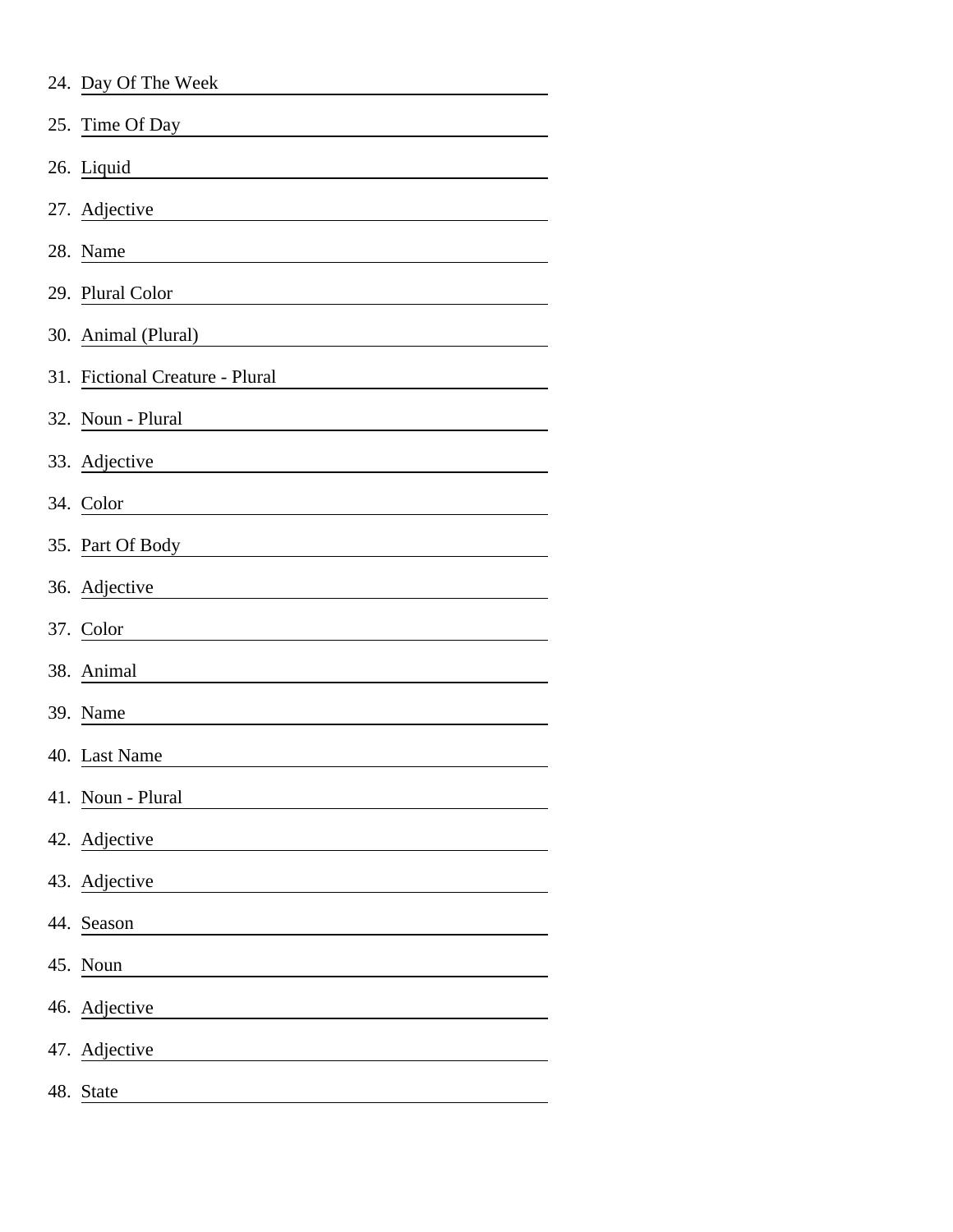|     | 49. Name That Starts With O                                                                                                                         |
|-----|-----------------------------------------------------------------------------------------------------------------------------------------------------|
|     | 50. Occupation                                                                                                                                      |
|     | 51. Name                                                                                                                                            |
|     | 52. Country                                                                                                                                         |
|     | 53. Verb - Present Ends In Ing<br><u> 1980 - Johann Barnett, fransk politiker (</u>                                                                 |
|     | 54. Name That Starts With M                                                                                                                         |
|     | 55. Name That Starts With H<br><u> 1980 - Johann Barbara, martxa a</u>                                                                              |
|     | 56. Adjective                                                                                                                                       |
|     | 57. Last Name                                                                                                                                       |
|     | 58. Noun - Plural                                                                                                                                   |
|     | 59. Name That Starts With R                                                                                                                         |
|     | 60. Pronoun<br><u> 1989 - Andrea Station Barbara (h. 19</u>                                                                                         |
|     | 61. Name That Starts With A<br><u> 1980 - Johann Barn, mars ann an t-Amhain Aonaich an t-Aonaich an t-Aonaich ann an t-Aonaich ann an t-Aonaich</u> |
| 62. | Emotion                                                                                                                                             |
| 63. | Event                                                                                                                                               |
|     | 64. Name<br><u> 1989 - Johann Stoff, deutscher Stoffen und der Stoffen und der Stoffen und der Stoffen und der Stoffen und der</u>                  |
| 65. | Verb - Base Form                                                                                                                                    |
| 66. | Number                                                                                                                                              |
|     | 67. Number                                                                                                                                          |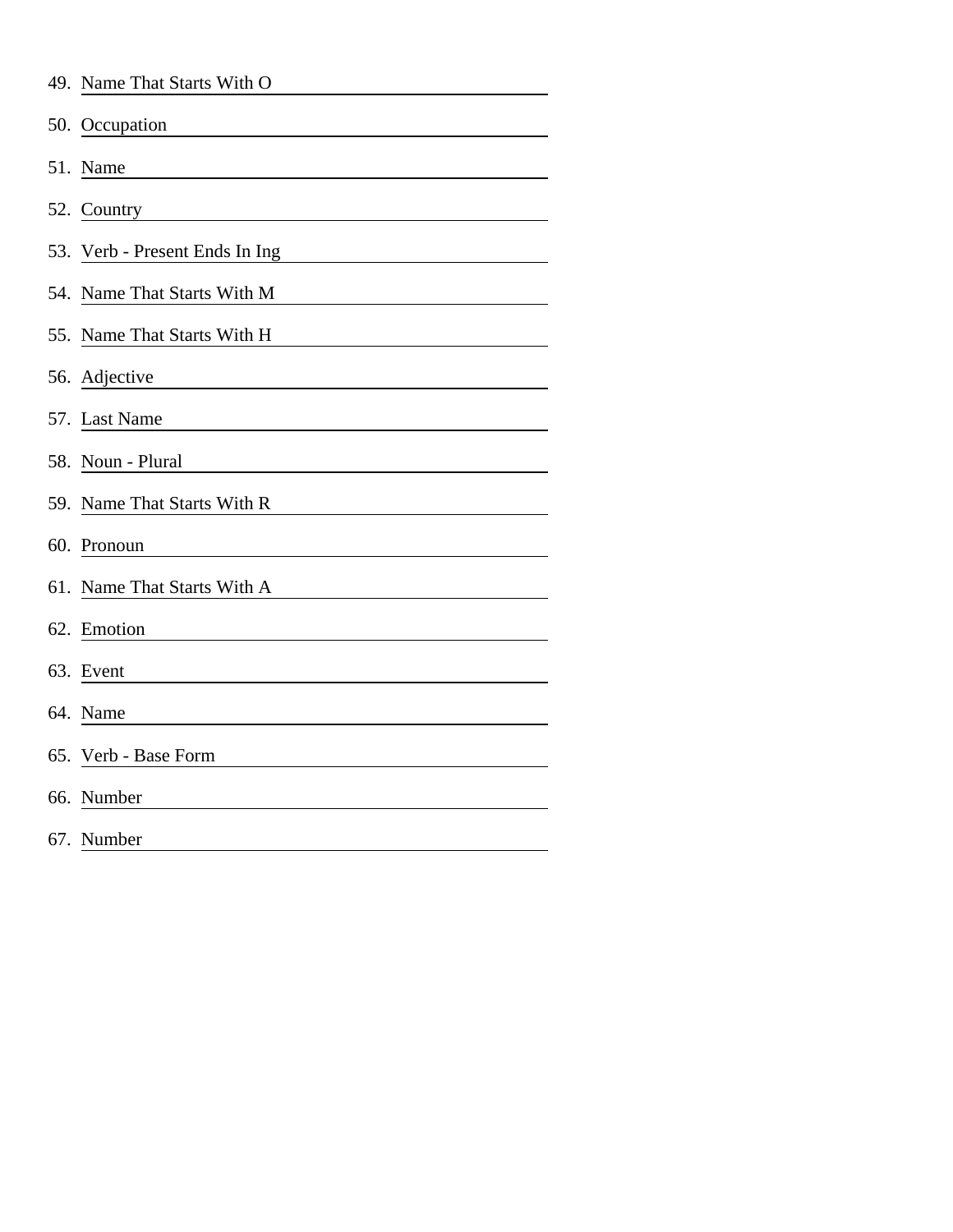## **My Favorite Movies - Part 2**

More of my favorite movies in no order

-

| - Name : Fully Adjective (2005)                                                   |  |
|-----------------------------------------------------------------------------------|--|
| - Adjective Girls (2004)                                                          |  |
|                                                                                   |  |
| - Adjective Day of the week (1976, 2003)                                          |  |
| $-$ Who  Verb - Past Tense $\qquad \qquad$ Name $\qquad \qquad$ Animal $?$ (1988) |  |
| - Adjective Business (1983)                                                       |  |
| - Emotion Finds Name Hardy (1938)                                                 |  |
| - I Was a Teenage <b>Animal</b> (1957)                                            |  |
| - Abstract noun of the Verb - Present ends in ING Clothing (2005)                 |  |
| - The Family member Trap (1961, 1998)                                             |  |
| - Peggy Sue Got Verb - Past Tense (1986)                                          |  |
| - Tuck <b>Adjective</b> (2002)                                                    |  |
| - Somewhere in $\qquad$ Noun (1980)                                               |  |
| - Fast $\&$ $\qquad$ Adjective 6 (2013)                                           |  |
| Verb - Present ends in ING <b>Beauty (1959)</b>                                   |  |
| $\sim$ Day of the week $\sim$ Time of Day Fever (1977)                            |  |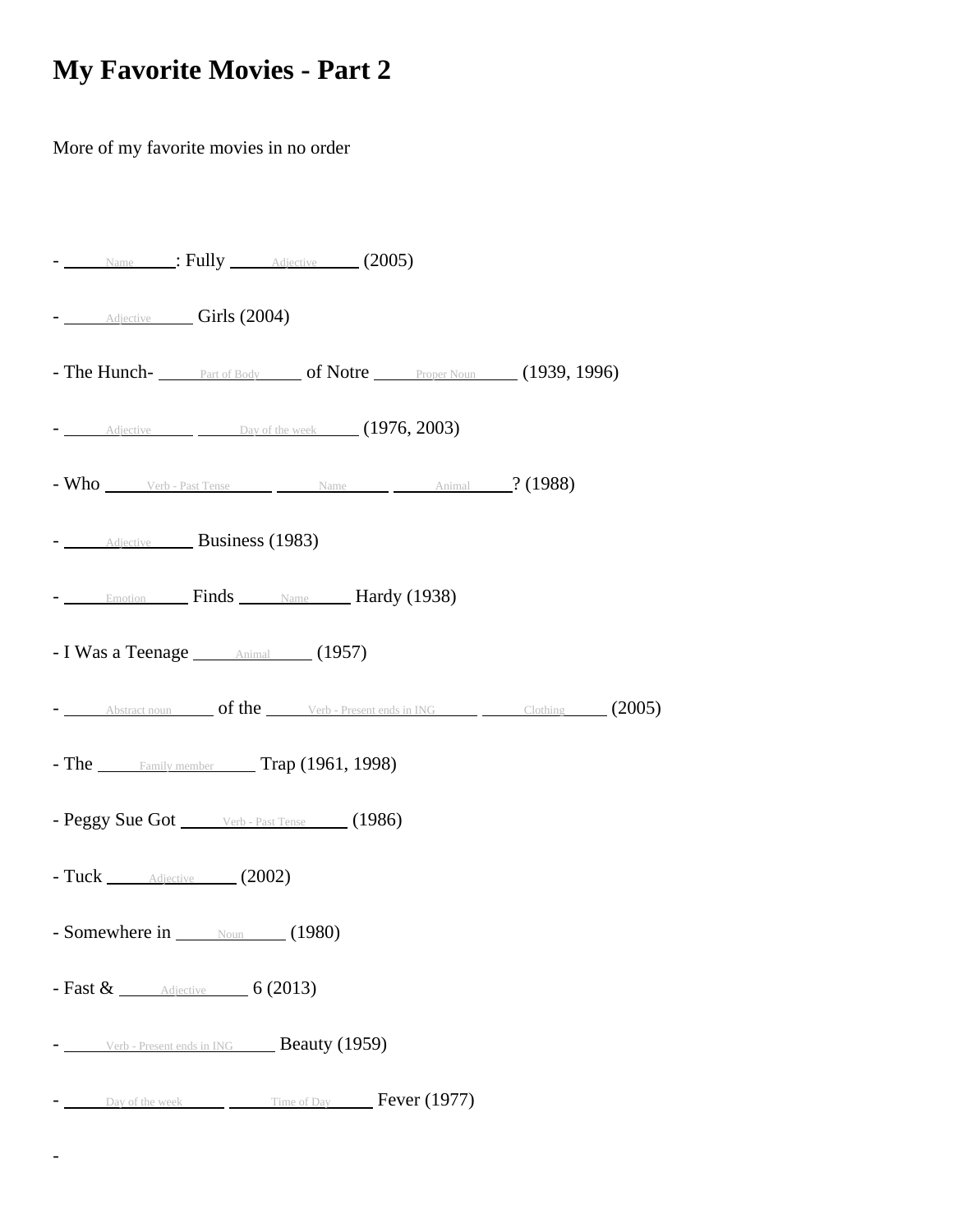| $ \frac{\text{Adjective}}{\text{Moman}}$ (1990)                                            |
|--------------------------------------------------------------------------------------------|
| $-$ Name Pan (1953)                                                                        |
| - Gentlemen Prefer Plural Color (1953)                                                     |
| - Teenage Mutant Ninja <i>____ Animal (plural)</i> (1990)                                  |
| $-$ Fictional creature - Plural $(1984)$                                                   |
| - War- Noun-Plural (1983)                                                                  |
| $ \frac{\text{Adjective}}{\text{Induction}}$ in $\frac{\text{Color}}{\text{Color}}$ (1986) |
| - Scar- $\frac{}{\sqrt{2}}$ Part of Body (1983)                                            |
| - Adjective Science (1985)                                                                 |
| - The $_{\text{Color}}$ $_{\text{Common}$ $\text{Animal}$ $(1963, 2006)$                   |
| $ \frac{1}{2}$ Name $\frac{1}{2}$ Last Name $\frac{1}{2}$ 's Day Off (1986)                |
| $-$ Noun - Plural (2003)                                                                   |
| - Judy Adjective & the Not Adjective Season (2011)                                         |
| - Noun of a Adjective Kid (2010)                                                           |
| - The <u>Adjective</u> Man (1933)                                                          |
| $-$ State (1955)                                                                           |
| $\sim$ Name that Starts with O (1968)                                                      |
| - Occupation Zhivago (1965)                                                                |

-